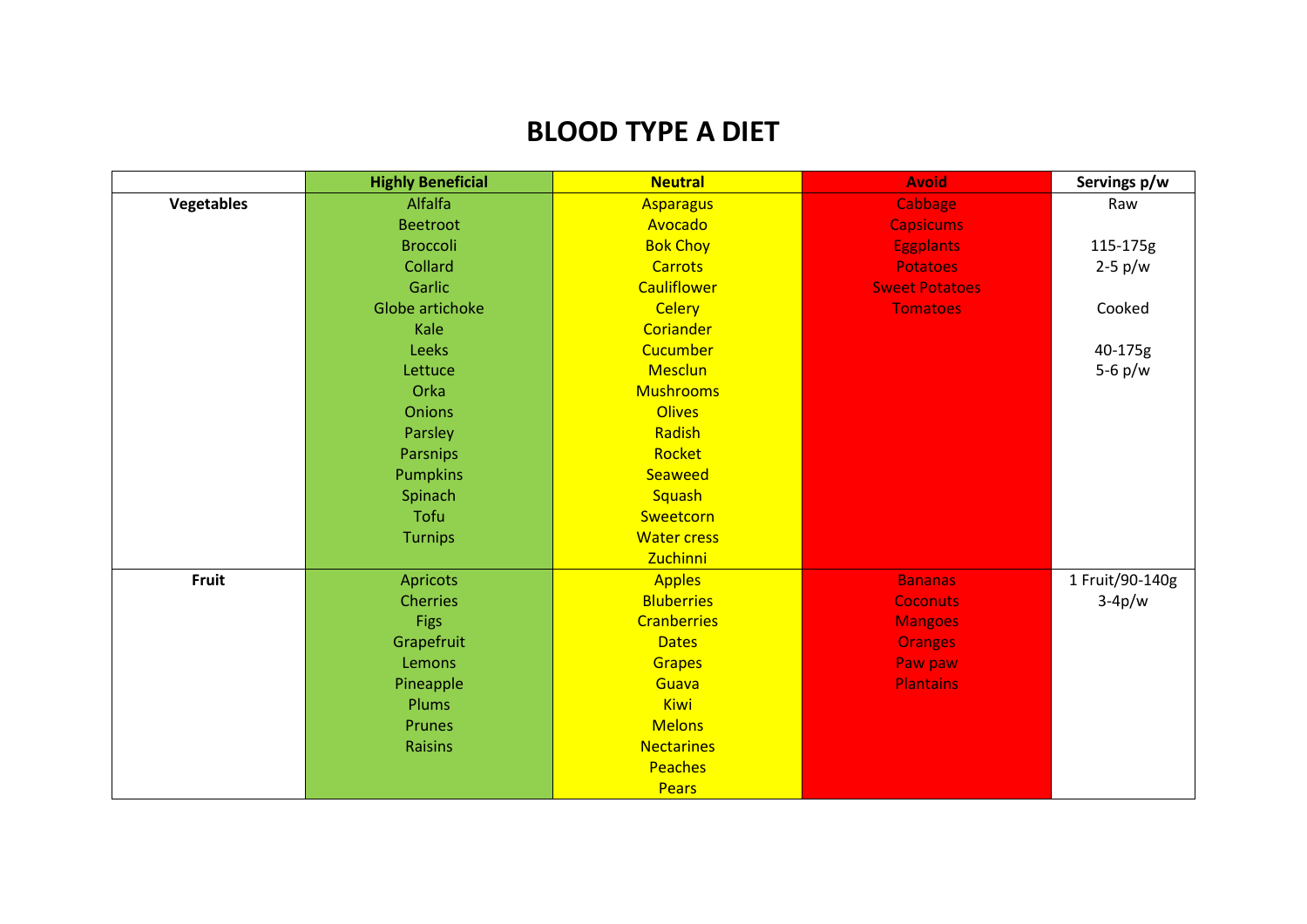|                |                      | Pomegranates           |                       |               |
|----------------|----------------------|------------------------|-----------------------|---------------|
|                |                      | Raspberries            |                       |               |
|                |                      | <b>Strawberries</b>    |                       |               |
| <b>Nuts</b>    | <b>Peanuts</b>       | <b>Almonds</b>         | <b>Brazil</b>         | Small handful |
|                | <b>Pumpkin seeds</b> | <b>Hazelnuts</b>       | Pistachio             |               |
|                |                      | Macadamia              | Cashew                | $2-5$ p/w     |
|                |                      | Pine                   |                       |               |
|                |                      | Sesame seeds           |                       |               |
|                |                      | <b>Sunflower seeds</b> |                       |               |
|                |                      | Tahini                 |                       |               |
|                |                      | <b>Walnuts</b>         |                       |               |
| Dairy/Eggs     |                      | <b>Eggs</b>            | <b>Brie</b>           | Eggs          |
|                |                      | Feta                   | <b>Butter</b>         |               |
|                |                      | Goat's products        | <b>Camembert</b>      | $1-3$ p/w     |
|                |                      | <b>Kefir</b>           | <b>Cottage Chesse</b> |               |
|                |                      | Ricotta                | Ice cream             | Dairy         |
|                |                      | Yogurt                 | Parmesan              |               |
|                |                      |                        |                       | $0-4$ p/w     |
| <b>Meat</b>    |                      | Chicken                | <b>Bacon</b>          | Lean red meat |
|                |                      | <b>Turkey</b>          | Cheap cuts/offals     | 115-175g      |
|                |                      |                        | Lamb                  | 1 p/w         |
|                |                      |                        | <b>Beef</b>           | Poultry       |
|                |                      |                        | <b>Duck</b>           | 115-175g      |
|                |                      |                        | <b>Venison</b>        | $0-3$ p/w     |
| <b>Seafood</b> | Cod                  | Snapper                | Crab                  | 115-175g      |
|                | Grouper              | Swordfish              | Lobster               | $1-4$ p/w     |
|                | Mackerel             |                        | <b>Mussels</b>        |               |
|                | <b>Red Snapper</b>   |                        | <b>Oysters</b>        |               |
|                | <b>Rainbow trout</b> |                        | <b>Prawns</b>         |               |
|                | Salmon               |                        | <b>Scallops</b>       |               |
|                | Sardine              |                        | Squid                 |               |
| Oils & Fats    | Linseed              | Cod liver oil          | Sesame oil            | 1 tbsp        |
|                | Olive oil            |                        |                       | $2-6$ p/w     |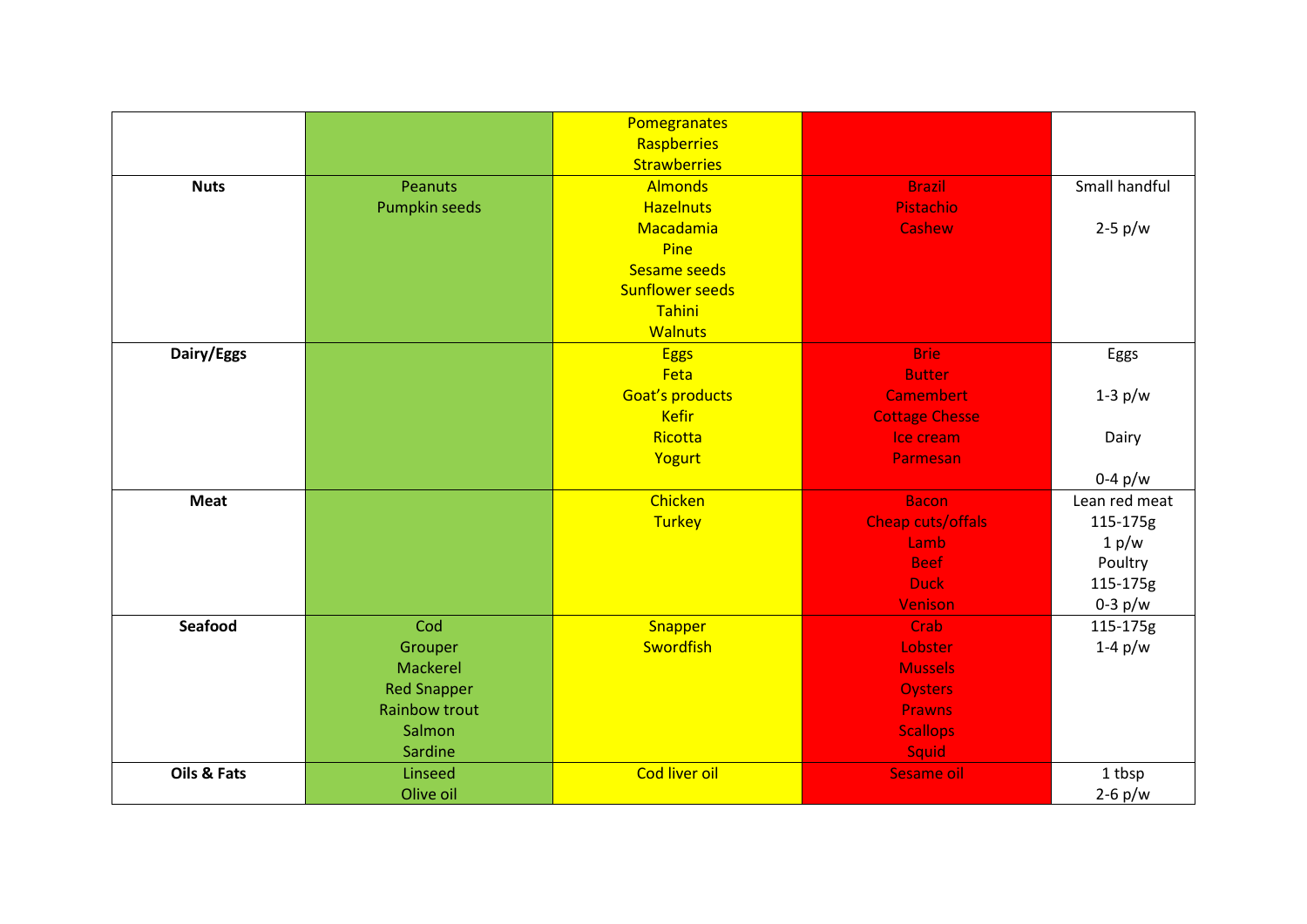| <b>Cereals</b> | Amaranth                   | <b>Barley</b>             | Granola          | 115-175g  |
|----------------|----------------------------|---------------------------|------------------|-----------|
|                | <b>Buckwheat</b>           | <b>Cornflakes</b>         | Wheat            | $5-9$ p/w |
|                | <b>Rice cakes</b>          | <b>Cream of rice</b>      |                  |           |
|                |                            | <b>Gluten-free bread</b>  |                  | 1 slice   |
|                |                            | <b>Millet</b>             |                  | $3-5$ p/w |
|                |                            | Oat                       |                  |           |
|                |                            | <b>Rice</b>               |                  |           |
|                |                            | Rye                       |                  |           |
|                |                            | <b>Spelt</b>              |                  |           |
| <b>Beans</b>   | Aduki                      | <b>Broad beans</b>        | <b>Chickpeas</b> | 60-90g    |
|                | <b>Black beans</b>         | Cannellini                | <b>Kidney</b>    | $3-6$ p/w |
|                | Lentils                    | <b>Green beans</b>        | <b>Lima</b>      |           |
|                |                            | Sugar snap beans and peas | <b>Navy</b>      |           |
|                |                            | Peas                      | Red              |           |
|                |                            | <b>White beans</b>        |                  |           |
| <b>Spices</b>  | <b>Barley Malt</b>         | <b>Allspice</b>           | <b>Gelatine</b>  |           |
|                | <b>Blackstrap molasses</b> | Anise                     | Pepper           |           |
|                | Garlic                     | Arrowroot                 | <b>Vinegars</b>  |           |
|                | Ginger                     | <b>Basil</b>              |                  |           |
|                | <b>Miso</b>                | <b>Bay leaf</b>           |                  |           |
|                | Tamari                     | Carod                     |                  |           |
|                |                            | <b>Chives</b>             |                  |           |
|                |                            | Chocolate                 |                  |           |
|                |                            | Cinnamon                  |                  |           |
|                |                            | Coriander                 |                  |           |
|                |                            | Cornflour                 |                  |           |
|                |                            | <b>Cumin</b>              |                  |           |
|                |                            | <b>Curry powder</b>       |                  |           |
|                |                            | <b>Dill</b>               |                  |           |
|                |                            | Honey                     |                  |           |
|                |                            | Maple syrup               |                  |           |
|                |                            | <b>Mint</b>               |                  |           |
|                |                            | Mustard                   |                  |           |